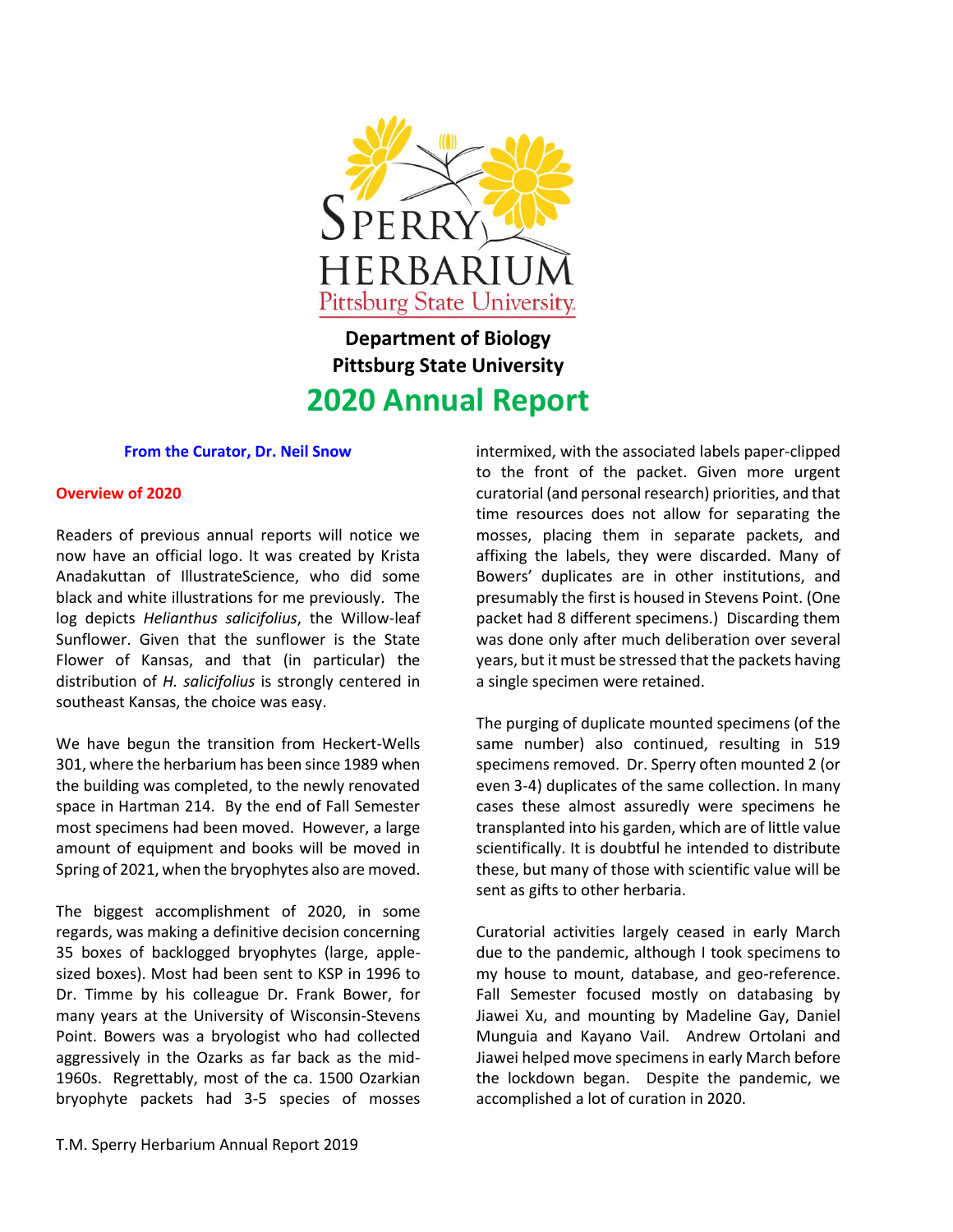#### **Part I: Teaching and Education**

My Spring semester was a sabbatical (in theory), so I had no teaching duties beyond two readings courses with Jiawei. Fall semester was more or less normal, as far as content. A large number of specimens were used in Taxonomy of Vascular Plants and Wetland Plants.

#### **Part II: Research (student authors underlined).**

**Student research** – Congratulations to Jiawei Xu on defending her MS thesis, entitled: A Survey of Leaf Venation in New Caledonian *Syzygium* (Myrtaceae).

**Research-related travel** – A planned sabbatical trip to Paris (mostly) and Geneva to work on New Caledonian Myrtaceae with support from Foundation Franklinia was cancelled less than a week before the US went into lockdown in early March. Maybe next year…

**BIOTA of North America (BONAP)** – We communicated 39 county records to the Biota of North America (BONAP) program, based on ongoing routine curation.

**New Caledonian Myrtaceae** – A significant accomplishment was the publication of a revision of *Gossia* (Myrtaceae) of New Caledonia (see under Publications), culminating and 22-year effort that had several significant delays. Many new species and subspecies were described.

#### **Part III: Outreach**

**Visitors** – Thirty-eight student visitors were recorded. We were happy to provide Mike Robbinson, PSU alum, with a tour of the newer facilities in Hartman 214 late in the Fall semester.

**Specimens online** – At year's end, about 42,000 specimens are databased on our website or that of the North American Bryophyte website.

#### **Part IV: General Curation and By the Numbers**

#### (\* = much or most with student assistance)

Request for information: Kevin Keith from New Mexico requested information on a plant collected by Snow in 1994 in that state.

`

Glenn Rink of Flagstaff, AZ, working on a key of *Penstemon* for that state, sent information that led to a redetermination of a specimen collected many years ago by Dr. Sperry. Rink used the online data we have been uploading to become aware of the specimen, providing evidence that the data are being used by researchers external to PSU.

Snow assisted Nagaruju Siddabathula from the Botanical Survey of India, India, identifying a species of *Diplachne* growing in that region.

**Herbarium size:** ca. 42,000. This number reflects a significant decrease, given the assessment of many backlogged specimens (see Overview).

First county occurrence records reported by KSP: 39

Specimens collected: 292

Specimens annotated: Many!... it is no longer realistic to monitor and tabulate annotations

Specimen labels made\*: 694

Specimens mounted\*: 2300 - one of significant accomplishments this yea

Specimens added to KS and Regional Reference Collection\*: 66 (Current Total: 1787)

Specimens data based\*: 10,984 – another exceptional accomplishment.

Specimens barcoded\*: approximately 10,800

Specimens digitally imaged\*: <100

Specimens conserved: 19

Specimens de-accessioned: 516